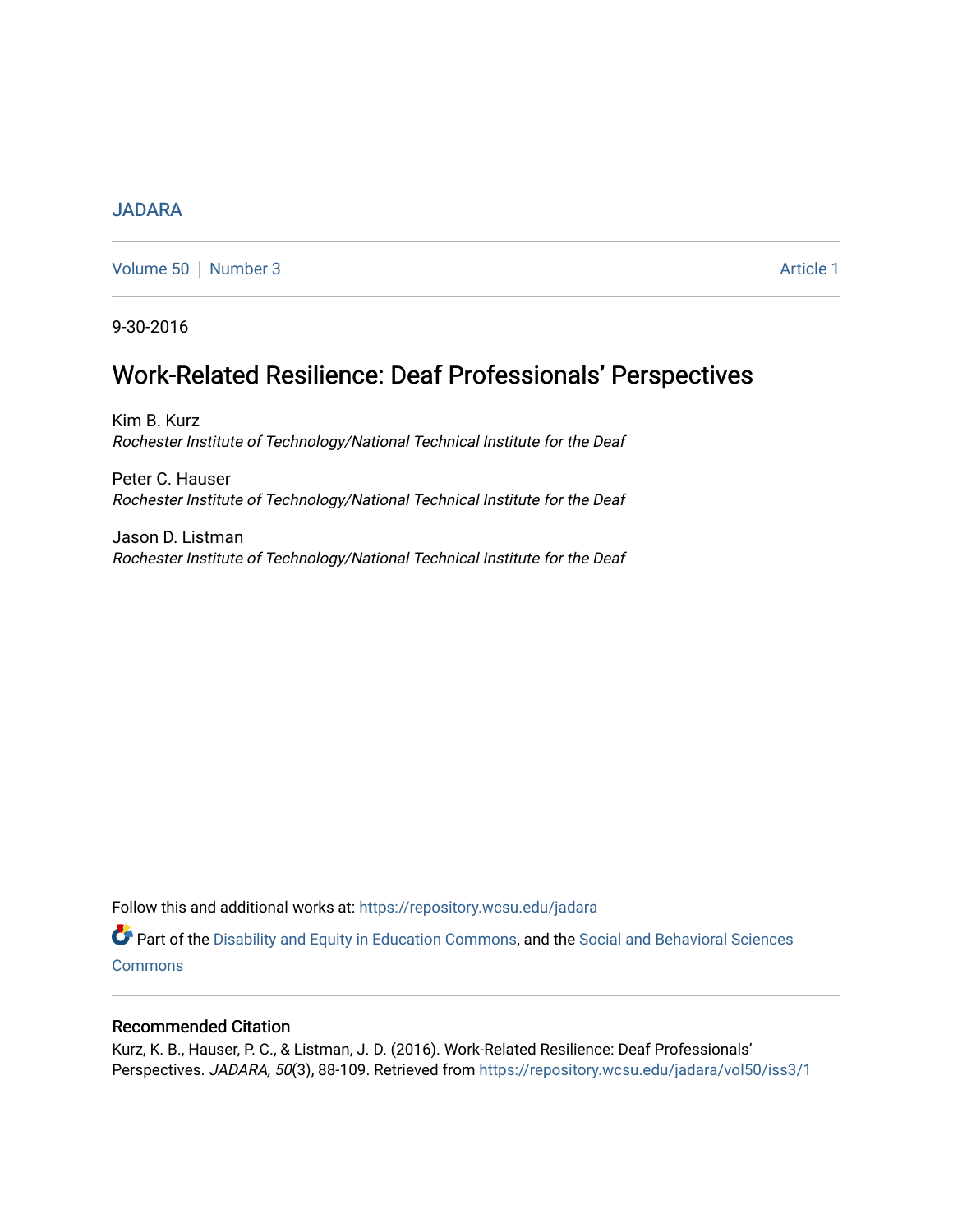## Work-Related Resilience: Deaf Professionals' Perspectives

## Cover Page Footnote

The authors wish to thank Jessica Contreras for her help in coordinating logistics, Kailea Colayori and Doney Oatman for aiding with the transcription process, Nikki Cherry for proofreading drafts, and the Deaf professionals who participated in this study. National Technical Institute for the Deaf Innovation Fund supported this study.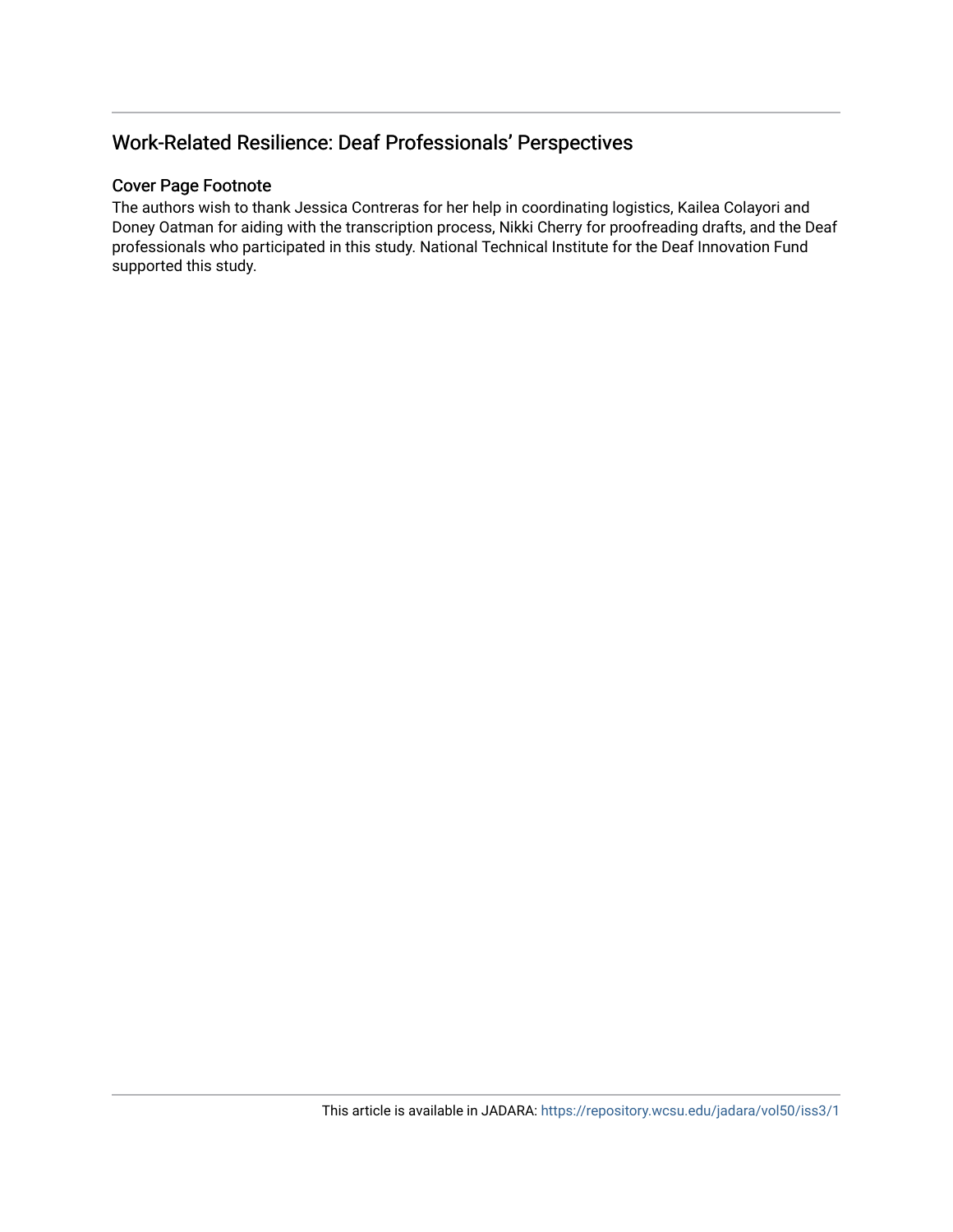Resilience occurs when an individual is faced with adversity or a bad experience and is able to "bounce back" and adapt without disrupting their mental health, behavior, and performance (e.g. Luthar & Zigler, 1991). Resilience is weighted by effective *protective factors* (internal and external resources) that counter *risk factors* (Dyer & McGuiness, 1996; Hill, 1998; Luthar, Cicchetti, & Becker, 2000; Rutter, 1995; Werner, 2000). Poor parental and peer attachment (Fass & Taubman, 2002) and community instability (South, Baumer, & Lutz, 2003) are examples of risk factors. Familial support, good communication skills and autonomy are examples of protective factors (e.g., Werner, 1995). Within the workplace, resilience has been associated with positive work-related outcomes (e.g., Jackson, Firko, & Edenborough, 2007; Youssef & Luthans, 2007).

Some Deaf people might have poor resilience prior to adulthood, since most are raised in hearing households, often with less-than-optimal access to communication that negatively affects their language acquisition (Listman, Rogers, & Hauser, 2011). Steinberg (2000) explained that if shared communication between a Deaf child and the caregiver is poor and inconsistent, Deaf children are potentially faced with only a few internal resources to make sense of the world around them. They are then faced with lack of access to the emotional lives of others, reduced experiences of empathic communication, and constant social experiences of isolation, all of which are risk factors that most likely make them less resilient. Brice and Adams (2011) suggested that Deaf individuals who experience language acquisition delays – if they have a caring and secure parent-child attachment – could still develop resilience if they develop a strong sense of self as well as an accurate and objective understanding of other people. Deaf parents of deaf children often serve as role models on how to be resilient and navigate life as a Deaf individual (see Koester & McCray, 2011 for discussion).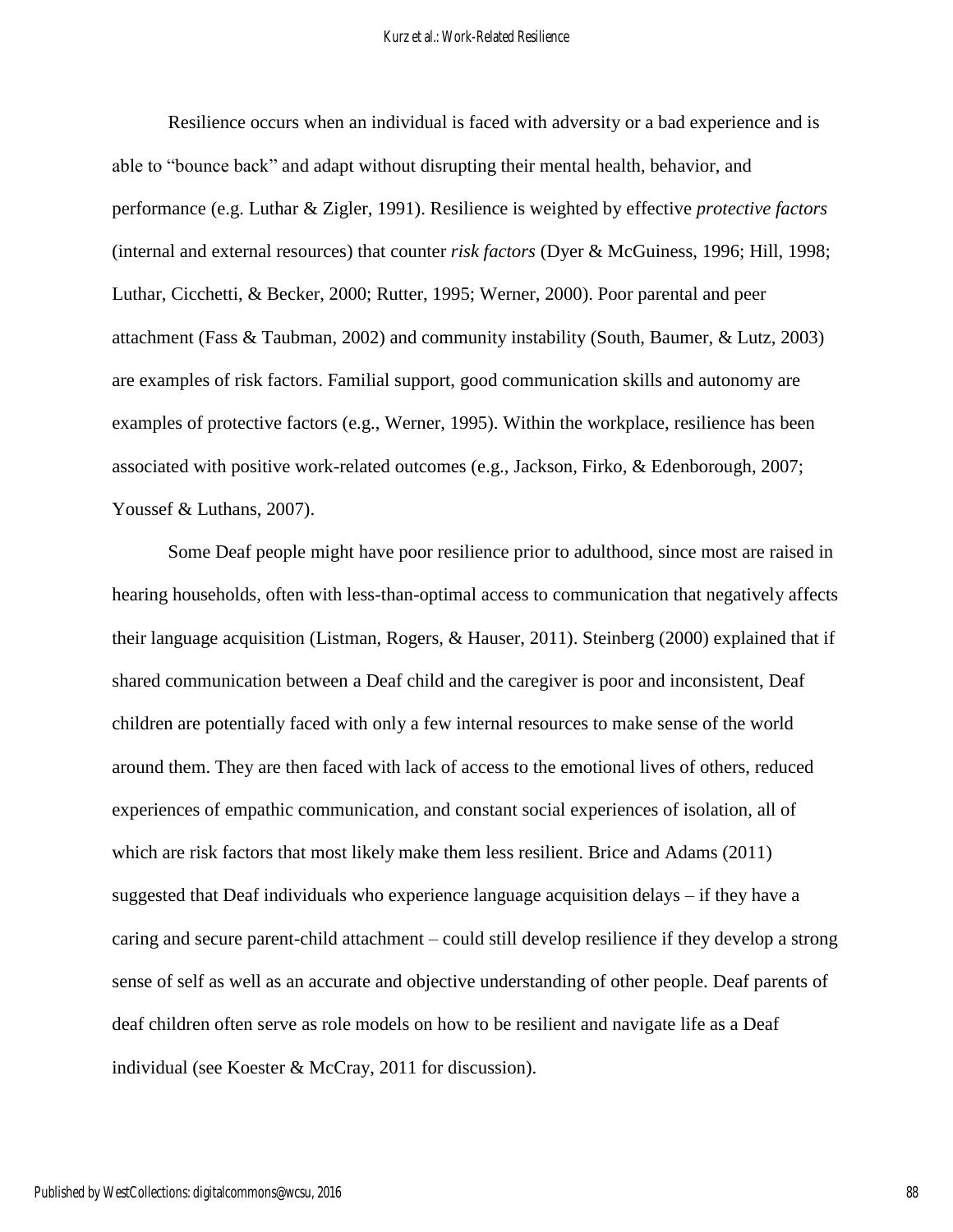Anitia, Reed, and Shaw (2011) pointed out that the communication access challenges experienced by developing Deaf individuals are not limited to the home. For example, in mainstream education, many Deaf children experience social isolation and lack of opportunities to develop social competencies necessary for future success. They have fewer opportunities to work collaboratively or to become familiar with hearing peers in "inclusive" educational environments because of communication access issues and less access to extracurricular activities. Keating and Mirus (2000), in a study on Deaf children in the mainstream environment, found that Deaf-hearing interactions were far more limited than interactions between the same hearing children and their peers, or between the same Deaf students and their Deaf peers. They noted that differences were found in the frequency of occurrences as well as duration, organization, and nature of participant roles. It is possible these risks at home and in the mainstream setting altogether might have an impact on Deaf individuals' adulthood experience and their careers. The purpose of this study was to identify the work-related resilience risk and protective factors that may influence Deaf individuals' career success.

This study used the phenomenological approach because it involved describing what participants had in common in their lived experiences, including what they experienced and how they experienced it (e.g., Creswell, 1998). This approach allowed the researchers to describe the Deaf participants' experiences on work-related resilience risk and protective factors. This study focused on Deaf professionals' perceptions because they had work-related resilience that played a significant role in helping them successfully obtain and maintain their current careers. These Deaf professionals worked with Deaf individuals and were able to comment on their own journeys as well as their observations of other people's journeys. In the phenomenological approach, the researcher is not a detached or impartial observer—since, as [who?] claims it is not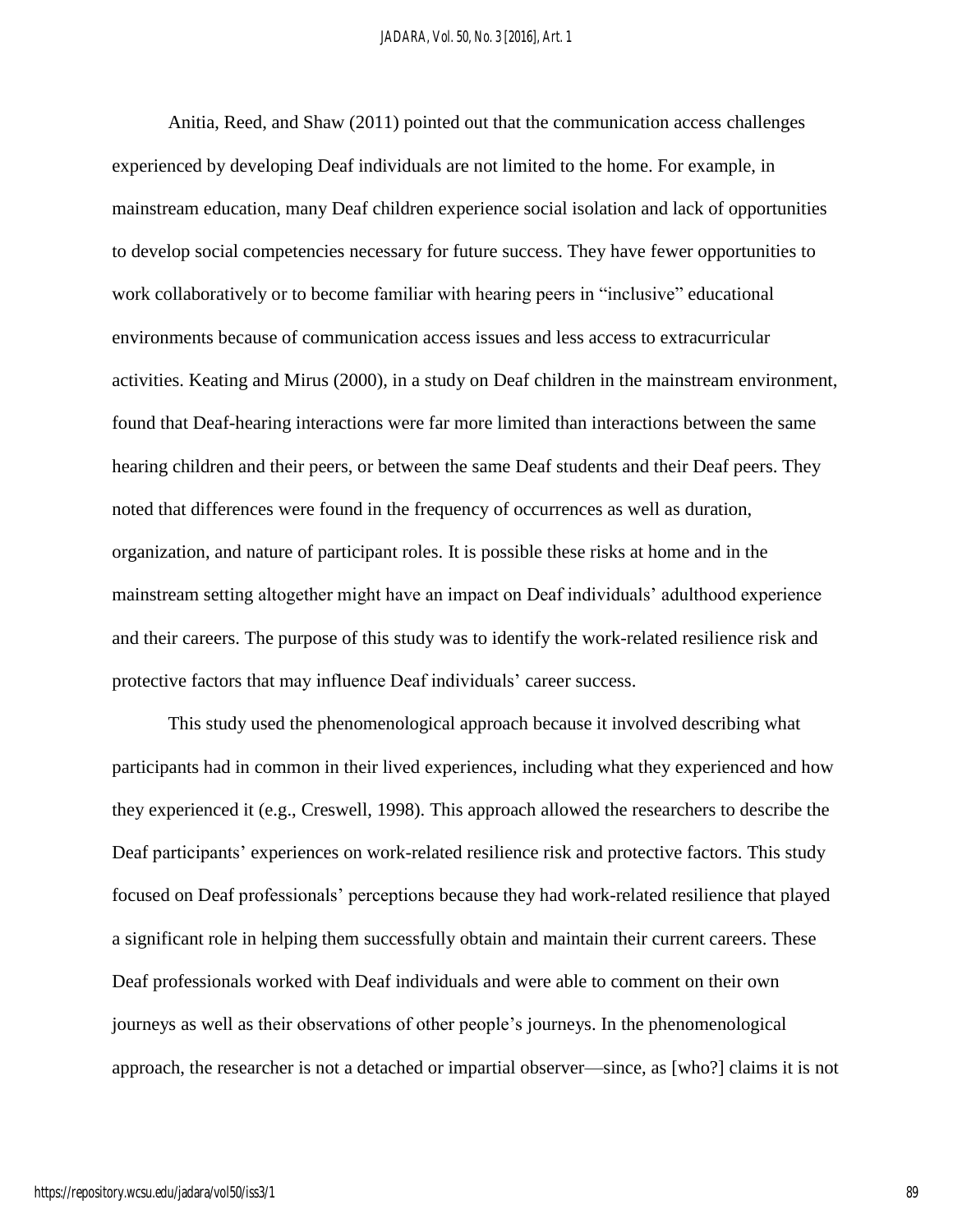possible to begin without presumptions or biases; instead, the researcher is another interested subjective participant in the process. This requires the research team to make clear the experiences they each bring into the study as well as the interpretations and meanings that have been placed on findings (e.g., Plummer, 1983; Stanley & Wise, 1993).

#### **Method**

#### **Participants**

Purposive sampling was used to ensure that the participants were from different workplaces and various educational, familial, and racial backgrounds. The team contacted Deaf professionals who worked in the metropolitan Rochester, New York, area and participants were selected on a first-come-first serve basis as long as the sample was representative of different backgrounds. The researchers knew the Deaf professionals selected for this study, and were familiar with the participants' vocation and educational background. A criterion sample of 10 Deaf  $(n = 10)$  professionals participated in this study. All of the participants self-identified as "deaf" or "hard of hearing." There were six females and four males; two were African American and one was Hispanic. The ages of the participants ranged from 31 to 58 (Mean<sub>age</sub> = 45.5; SD<sub>age</sub>  $= 9.5$ ). Three participants had master's degrees, two had doctoral degrees, and two had medical degrees. Three of the participants attended a school for the Deaf, six attended a mainstream program, and one was home schooled. Of those who attended mainstreamed programs, all had fewer than five other Deaf children attending their program at the same time. Three of the participants had Deaf parents. Eight participants communicated primarily in American Sign Language (ASL) and two used both ASL and spoken English. One of the Deaf participants used a cochlear implant. To ensure confidentiality of the identities of the participants, they were given pseudonyms.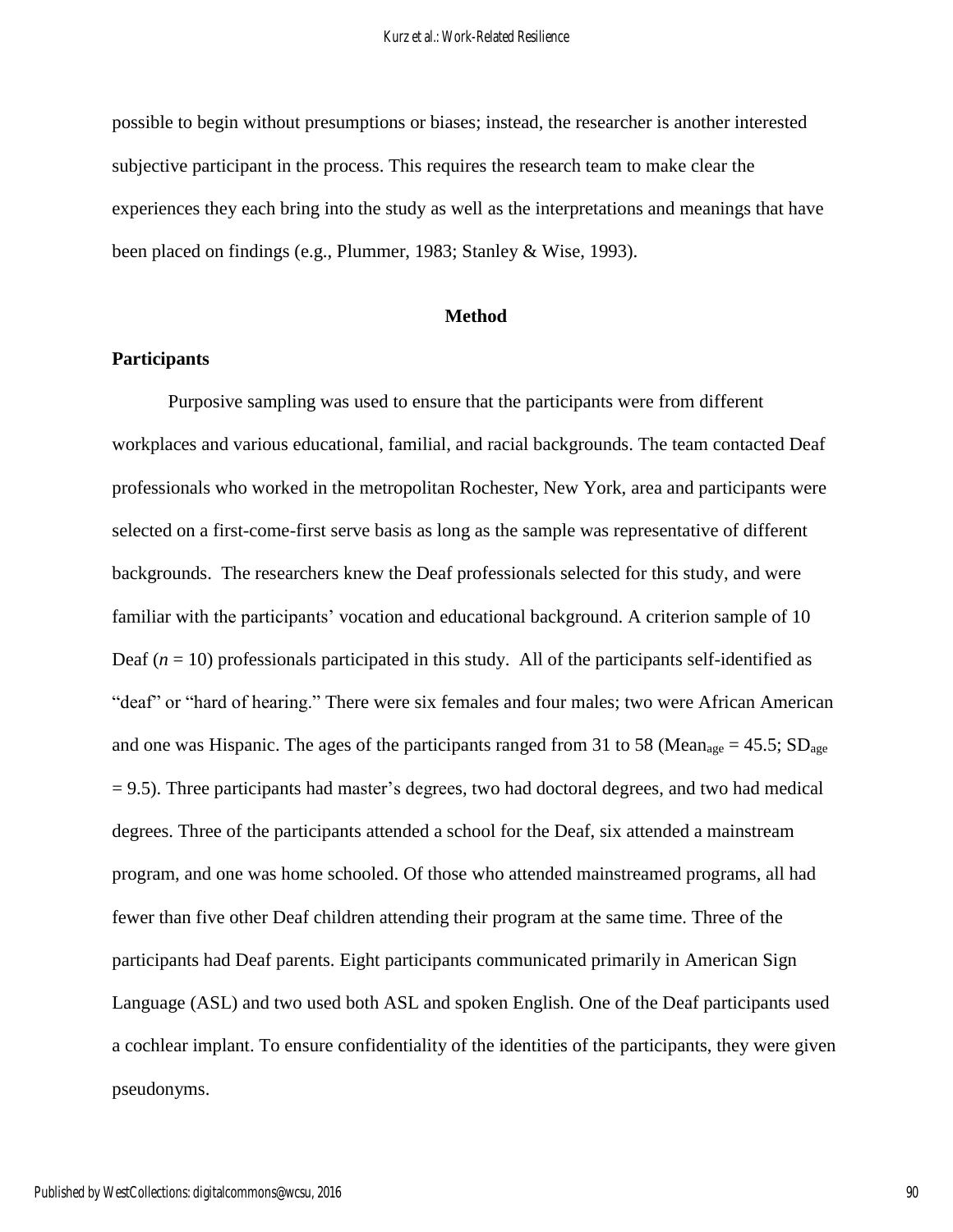#### **Procedures**

The research team developed a list of Deaf professionals from different educational, familial, and racial backgrounds who had frequent contact with the Deaf community. Potential participants were contacted by email, and those who responded first and met the criterion were included in the study. Semi-structured interview questions were formulated focusing on the definition of resilience and possible risk and protective factors (see Appendix A for interview questions). The Institutional Review Board approved all procedures. Two of the researchers who are Deaf served as interviewers, and each interviewed five professionals individually. After all of the interviews were completed, two hearing certified interpreters from outside of the research team were hired and paid to transcribe the interviews from ASL to printed English. The Deaf third researcher served as an "outside" party by reviewing all of the transcriptions and compared them with the video interviews to check for accuracies and make sure the transcriptions reflected the interviews correctly. Minor errors were corrected by the third outside party. If some items were unclear, participants were contacted for clarification and verification. Interviews were conducted in ASL and videotaped using a split screen. All participants provided consent and were paid \$50 for their participation. This research was made possible and funded by the National Technical Institute for the Deaf at Rochester Institute of Technology (NTID/RIT)'s Innovative Fund Project.

#### **Findings**

#### **Risk Factors: Inequalities**

There were several positive and negative findings from the interviews. An analysis of each follows.

**Audism and linguicism.** The most predominant theme throughout the Deaf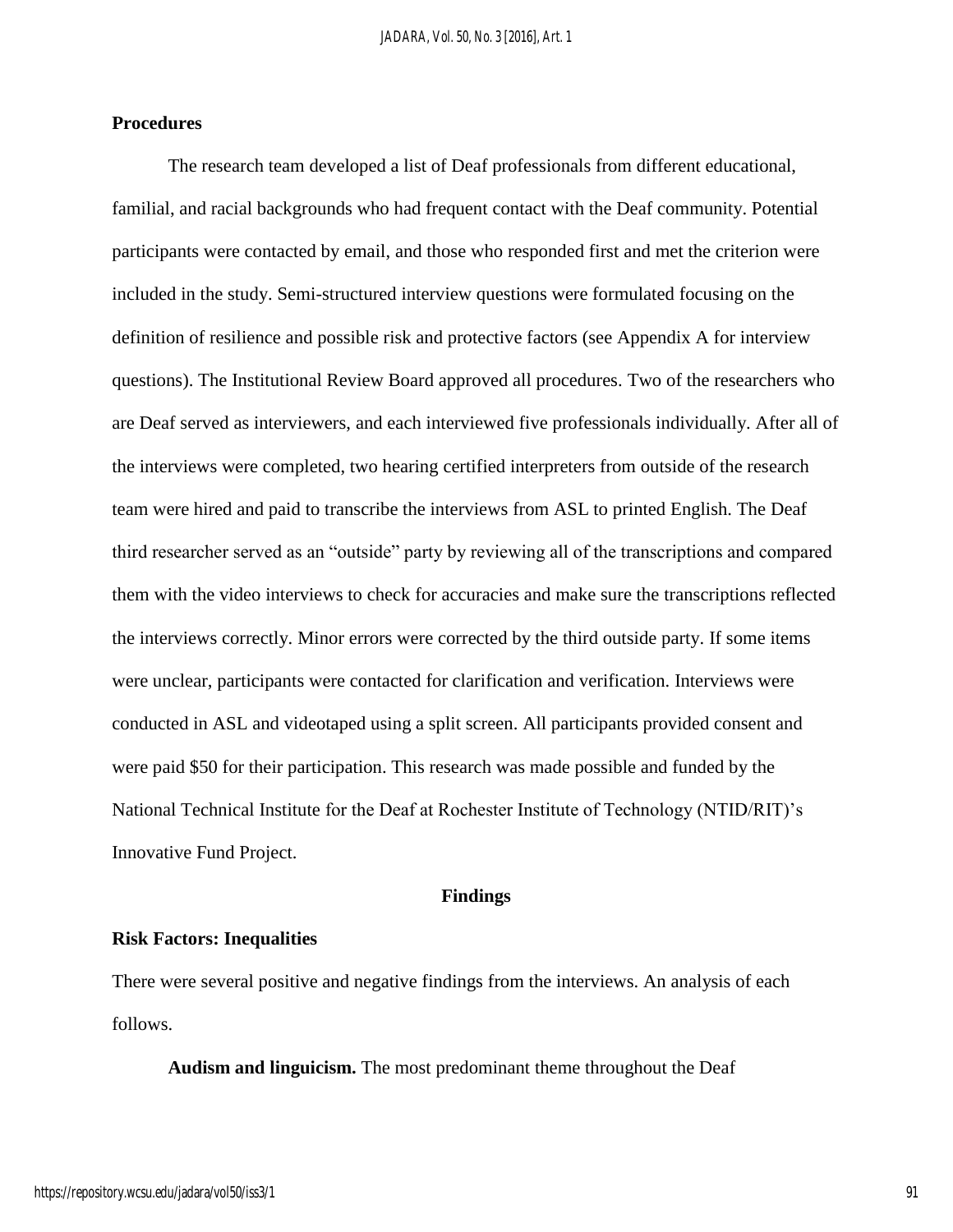professionals' stories was incidents of oppression and discrimination, namely *audism* and *linguicism*. Audism is the perception that one is treated differently because of hearing status, and linguicism is the perception that one is treated differently because of language use. Sarah, a mental health counselor, responded to the question about what challenges Deaf individuals face: "Most of [Deaf individuals] are oppressed. I have experienced that too. You have a hearing majority." Priscilla, a college professor, described the challenges Deaf employees face at work: "Communication barriers, the attitudinal barriers of society that Deaf people have to face…this is a hearing world, we have to survive in a hearing world." Alexandra, a clinical psychologist, described her experience with communication challenges: "I know that everyone has hard knocks but the one thing that hearing people don't have to constantly fight is a communication barrier. They don't have to always worry about getting access services and a lot of other things. I think that increases the [frustration] level for us."

Nia, an administrator at a predominantly Deaf college, gave an example of explicit linguicism: "My office area, I think, is the worst. Many [hearing] people [who can sign] don't always sign, it makes me feel like I'm not there, makes me feel invisible and discouraged." Being left out of the daily workplace conversations is a common experience among Deaf professionals, as Sarah explained: "Information isn't shared. We don't know what they're doing or we don't know what's going on lots of times…[my Deaf co-workers and I] couldn't communicate with [our hearing co-workers], they couldn't communicate. They never chatted, they were never friendly." Restricted access to workplace communication was a common theme but was considered oppression and discrimination when access was possible but not provided.

Many Deaf professionals work with sign language interpreters when communicating with hearing supervisors, patients, students, or families. Interpreting policies and resources have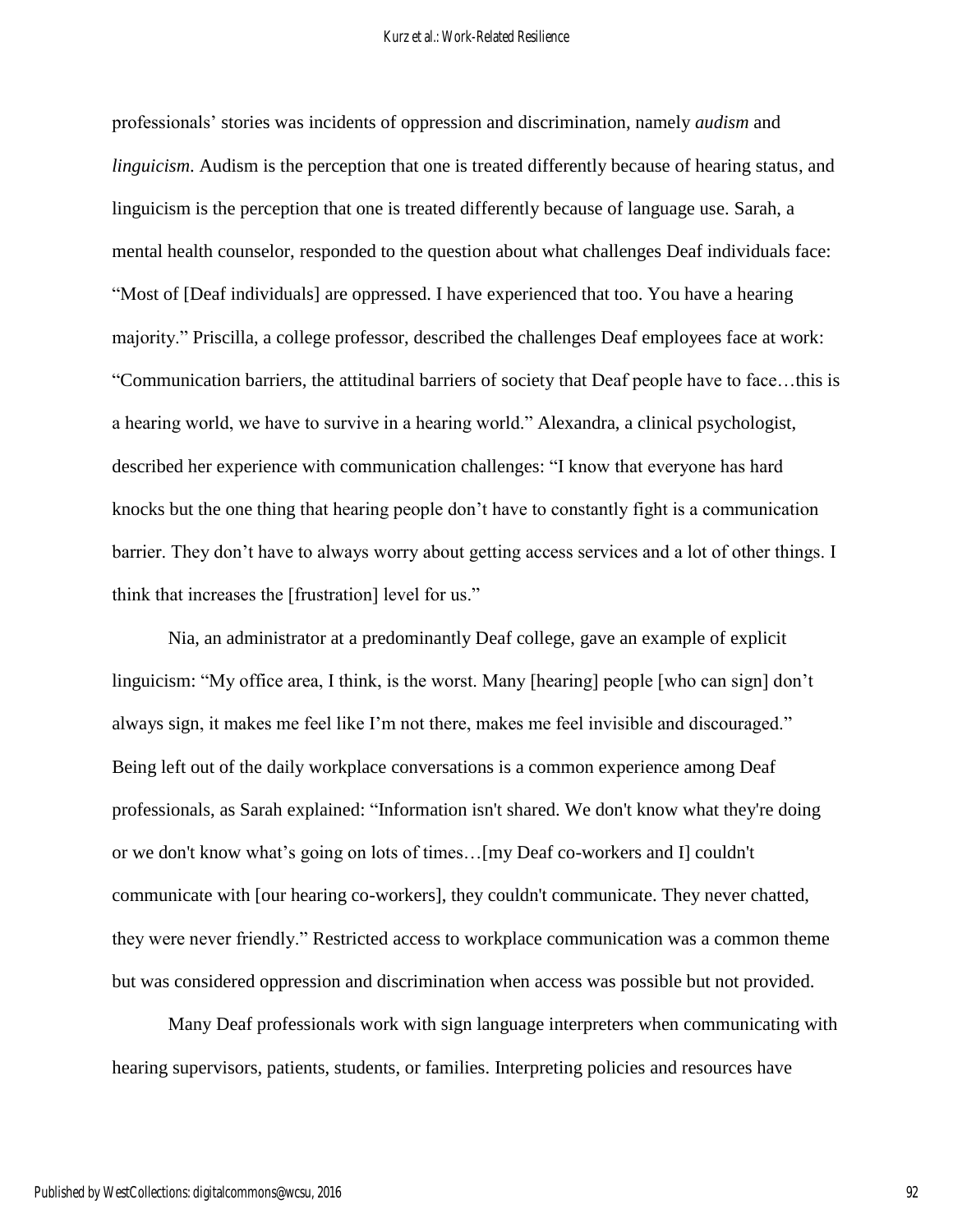caused some inequalities. Sarah explained that the only time she really learned about what was going around the office was during a monthly meeting the Deaf employees had with their supervisor. "[Our] supervisor would meet with us, and bring an interpreter, but if the interpreter didn't show up, we had to cancel the meeting. Everything would have to be delayed to the next month, so we were stuck a lot of times." Many of the Deaf professionals' stories had similar themes of feeling like an outsider or a second-class citizen among their peers and desiring to know what their colleagues talked about and thought.

Grant, a medical doctor, had access to interpreting services more frequently at work but continued to experience a challenge. "They do have an interpreter that works at the clinic [where I work], if there is a big meeting you can call them. The interpreter has diverse work roles; [the interpreter] is not just there for me. They work with other doctors as well because there are many Deaf patients." By sharing the clinic's interpreter with others, Grant was not always able to have access when he needed it. Liam, another medical doctor, described how in addition to paying attention to what was being said, he always had to monitor his interpreter's translations closely. The Deaf professionals did not always have highly-qualified interpreters, and often engaged in guesswork to align the interpretations with what they knew about the workplace. Liam described this as exhausting and noticed that the hearing participants were not as exhausted as he was because they did not have to deal with the extra task of deciphering the interpretations.

Sarah explained another example of inequality:

"I was rushing. I had a meeting with a patient and I rushed into a meeting and they said 'I'm sorry the interpreter left.' I was shocked; it was like 10 or 15 minutes. I didn't contact the interpreter, I didn't know who [was interpreting for me at that time], so I was stuck. Hearing people can be late, 10 or 20 minutes and it's OK. I have to remember that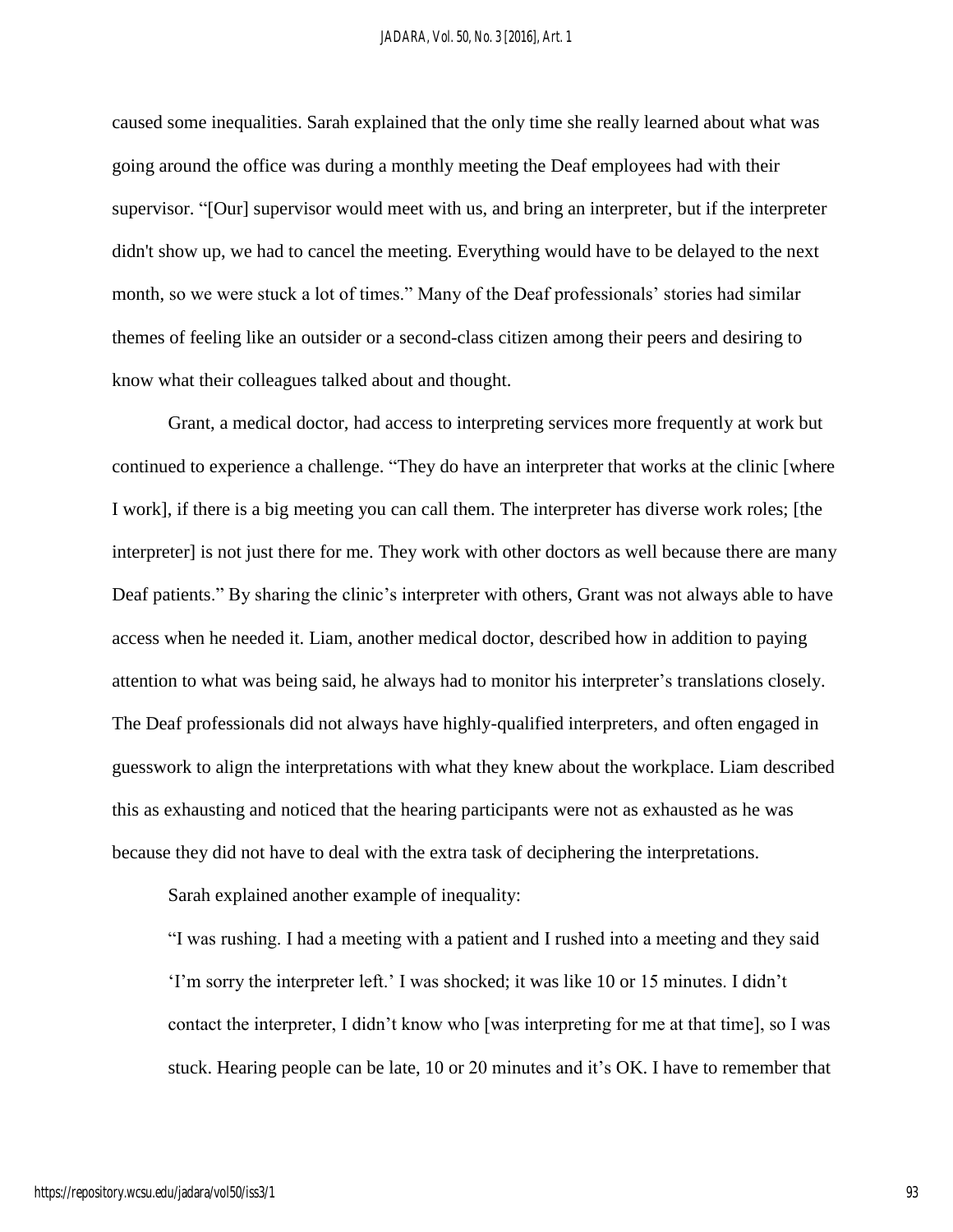I lose all the information. It's upsetting, and frustrating. I thought, "Okay," and went back to my office and did paperwork, but still it's not fair and it's not equal [opportunity]."

**Networking challenges.** Sarah stated, "There was a lot we had to give up. You go and work, you have to work but you give up a lot of the socialization." Her experience was not unique; many of the Deaf professionals shared stories of isolation and networking barriers. Zack commented,

"Many of us are not moving into those higher positions. We've flatlined, and I think that has to do with a lack of access to networking. Lack of networking hurts us a lot. It's irritating, very irritating because that's not fair."

The participants recognized the importance of networking. Liam said, "If you want to climb the ladder, you have to do it socially. Social connections are a big part of that…if I want to climb the ladder, I have to network and socialize." Grant described the risk of not networking, saying, "If there is no sharing of ideas or work, maybe another person will take that idea and share it with the boss because they already have a relationship so the Deaf person might be cast to the side." Liam pointed out that compared to hearing individuals interacting with each other, it is a challenge to network with hearing non-signers given the communication challenges. He cited conversations with administrators in the bathroom or at golf courses when an interpreter is not present, and that this was a privilege that hearing co-workers had that helped them climb the career ladder.

Liam added that even when an interpreter is present, it is still challenging to network with hearing non-signers. "I think socializing with hearing people and networking... has been difficult for me. It's tiring." He described the effort it takes to navigate a social situation with an interpreter, such as a social event at a conference as an example: "I can't constantly hold onto my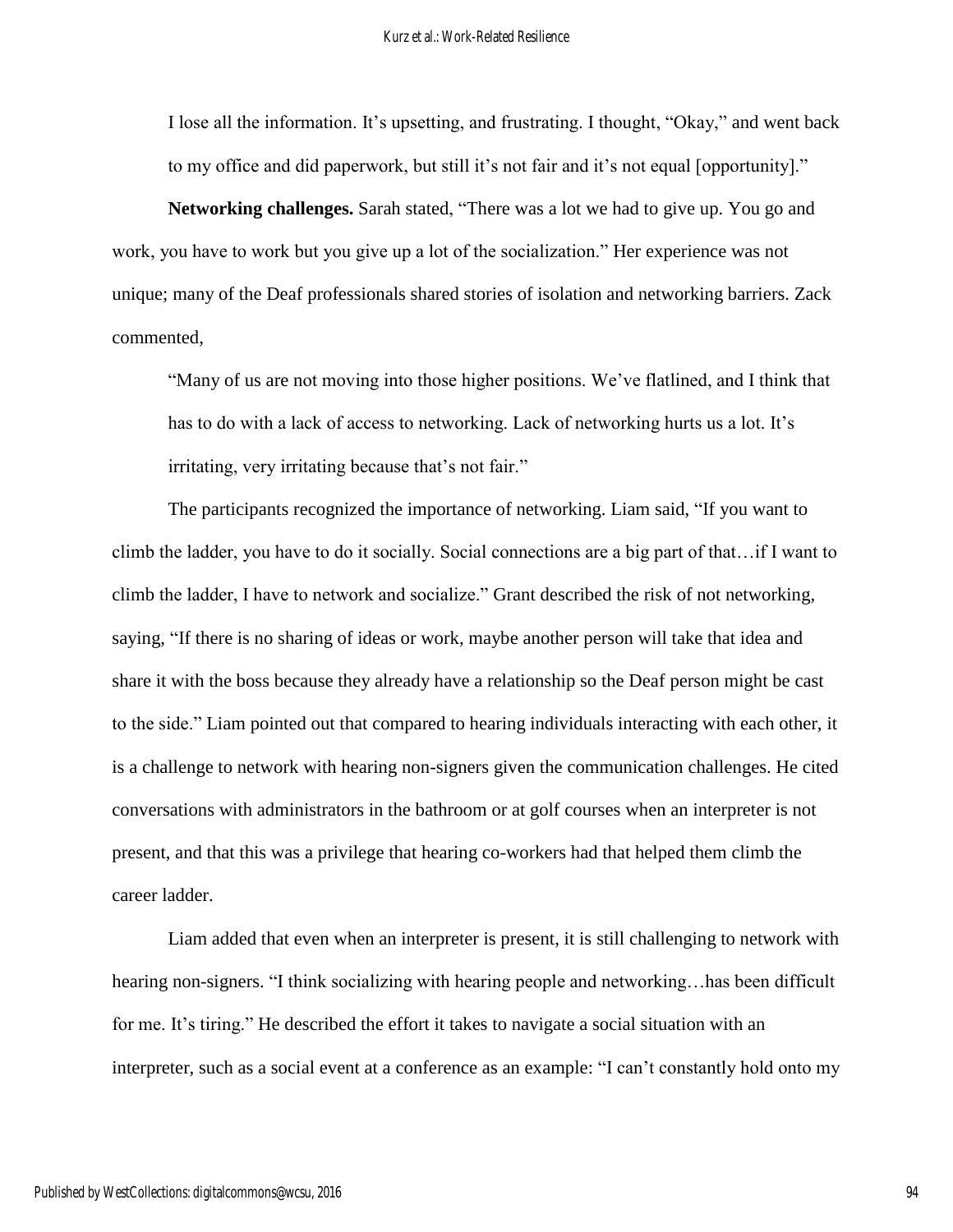energy, to make sure I have enough for social situations in the evening [at conferences]. I have to spend my energy. Things like that can be very frustrating and exhausting."

Similarly, Nia mentioned that it was a challenge to network with hearing signers because at work they often do not sign when they talk with each other. She feels excluded and needs to work harder to develop strategies to navigate the workplace.

**Working harder than hearing peers.** Most Deaf professionals share common views that they have to work harder compared to their hearing counterparts. Grant shared his experience related to the attitudes in the medical profession towards Deaf doctors, researchers and scientists: "The science and medical community looks down on Deaf people, so you've got to fight harder to be seen as an equal." Maribel describes her experience working in a college that provides services to Deaf students but has many hearing employees:

"I work harder...I've got to prove myself, prove my skills a little more. I can say the same thing as [my hearing co-workers but they listen to them more than me]…people tend to stereotype that when they meet a Deaf person; they assume we're all the same. You have to work harder to show them that you're an individual."

Robert, a college admissions counselor, echoed Maribel, saying:

"You have to understand it takes hard work to succeed. Sometimes I have to work twice as hard to get there and I think I did. I think I worked twice as hard to succeed and that doesn't bother me. I wanted the success, and I've become successful and I know it takes me twice the work to get there."

Liam gave an example how he had to work harder:

"Sometimes you have to work harder. For example, most hearing physicians can give their reports on patients through a tape recorder with their voice, they do one patient then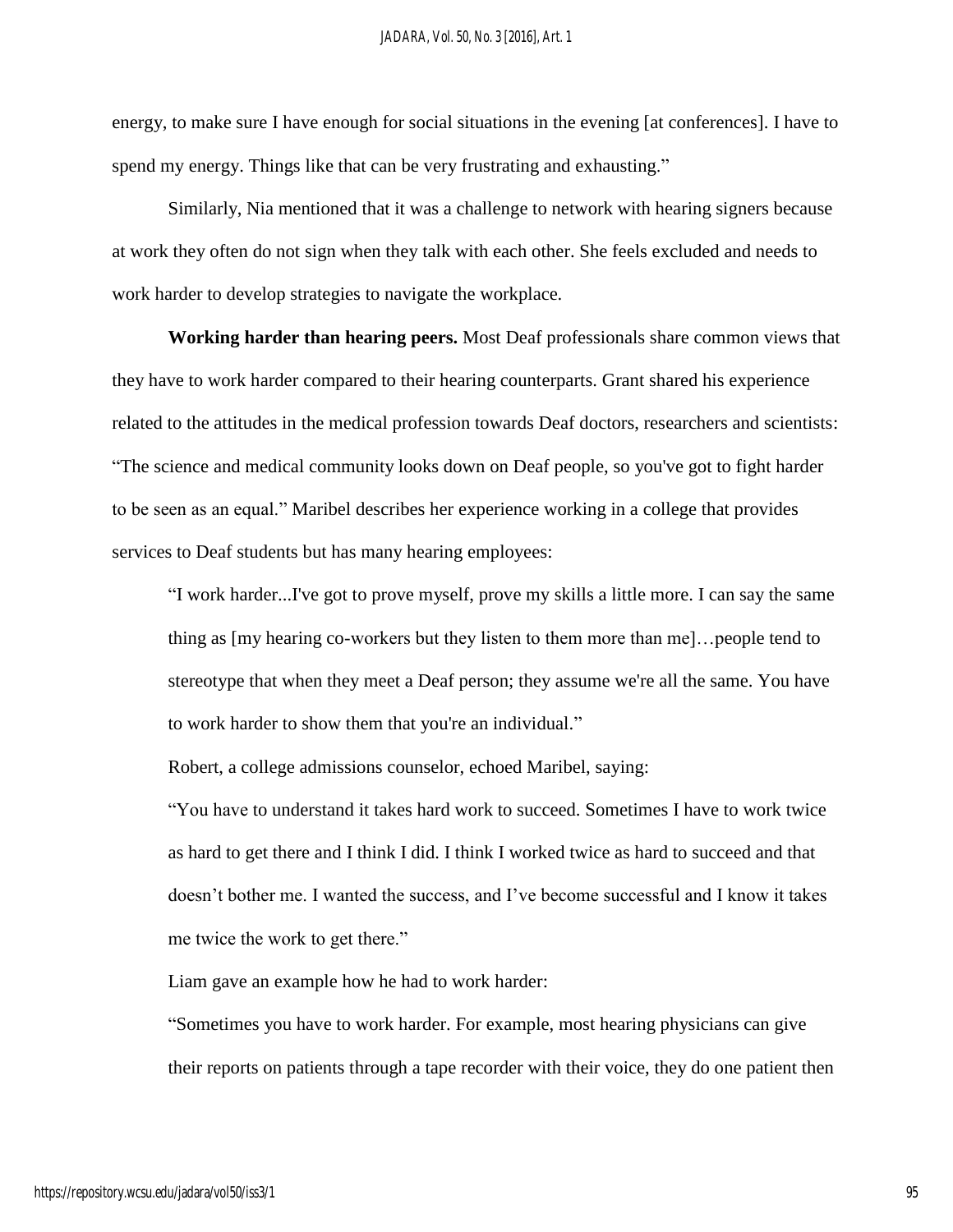the next and so on. That's how they do their paperwork, and then they have their administrative assistant or secretary type it up. They don't have to do it themselves, then the staff assistant gives the transcription back to them and the physician signs off on it. That makes things pretty simple and easy. I can't do that because I have to do them myself by hand. It's four or five hours a night of extra work for me to do." Alexandra, who is African American, said:

"I have been conditioned to think that being white means I have to work harder because I am black and also because I am Deaf. I didn't always have what I needed and the perception is that white and hearing people always have what they need … it is just that we have to go through the Black and Deaf issues." She reflected on her doctoral training and said, "[My hearing classmates] got jobs after graduation. Deaf students don't get these jobs. Companies hire the hearing signers because it is an advantage for them, [the hearing signers] can work with both Deaf and hearing with no need for accommodations. They think that hiring Deaf individuals will be expensive and time- consuming. They don't realize that most times, they only have to change a few little things to accommodate us. That takes opportunities away from the Deaf [professionals]. And, we see that and we get it very quickly that we have to work harder, publish more often, do everything possible to be ahead of them so we can get the same jobs."

**Promotion limitations.** Grant reflected on his conversations with Deaf patients and his friends in the Deaf community. "Promotions are a huge problem. Many Deaf people are stuck at the same level for a long time while hearing people tend to move up and receive promotions. And that can impact income." Zack, a mental health counselor, shared his interactions with other Deaf professionals who aimed to move up the career ladder but were denied promotions: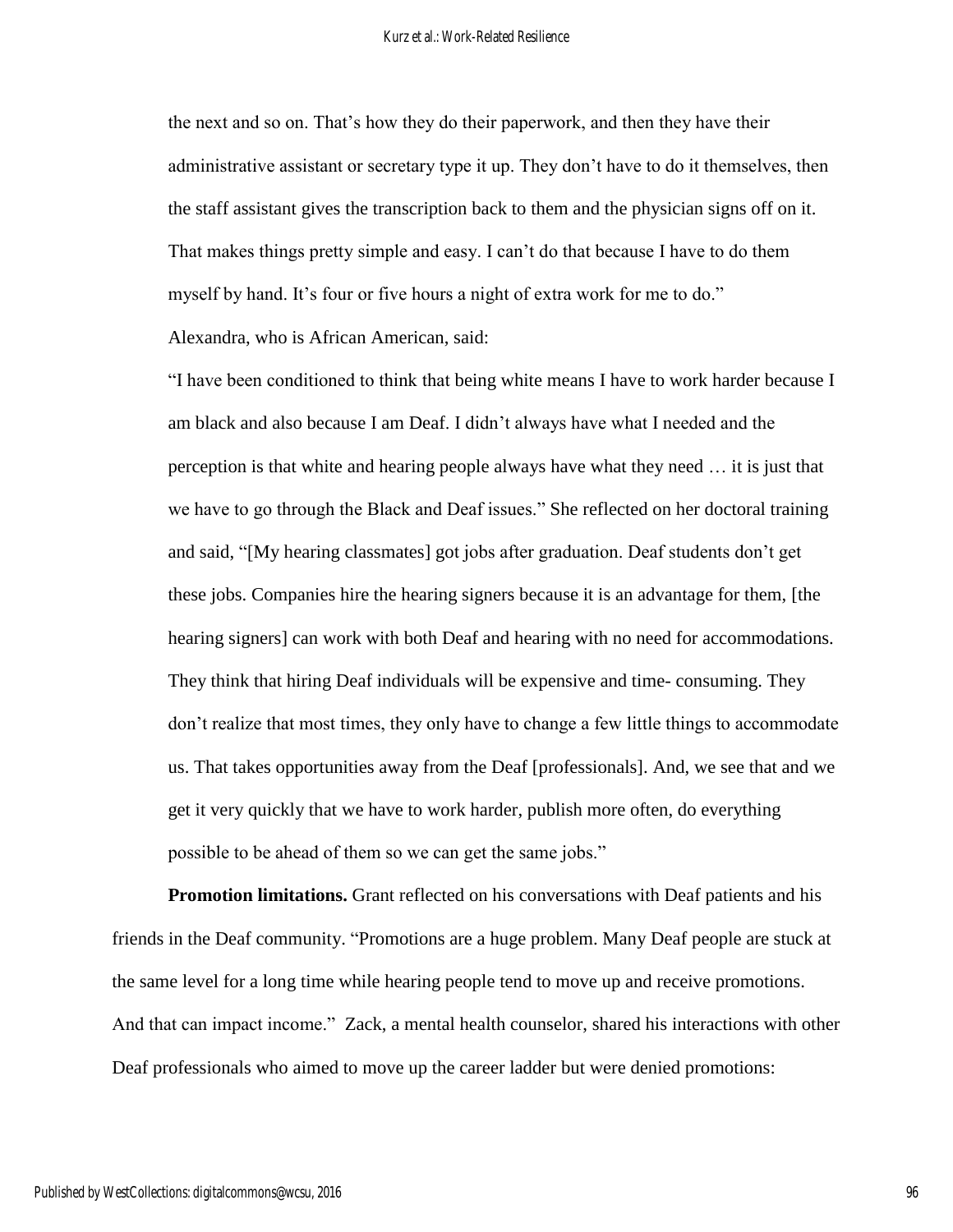"I've seen several people who've wanted to move up in their jobs but… higher administration didn't give them a chance to do that. These people had to prove themselves, go back to school, and get their master's degrees or Ph.D.s, before they could be considered for promotion. Even after that, they kept getting turned down. So I've seen several people leave their jobs because of that. They feel they're not given the opportunity. So I've seen that a lot, promotion in jobs, being denied. That leads people to give up."

Nia shared concerns regarding speech as a necessary skill in order to move up the career ladder:

"We do have several department chairs who are Deaf, and that's good…as you move up the ladder, Deaf people are able to speak more…someone actually said that to me, I was like 'this makes me sick' I was shocked, when people still say that. [The message I am getting is that] it's necessary to speak to move up [the career ladder here at this university]!"

Liam said, "You know who is lucky, Deaf people who speak for themselves. They have an advantage; they can talk one-on-one with people. They tend to advance faster than me because of that issue. They have privilege to that social climb."

#### **Protective Factors: Deaf Community**

**Social support.** Robert identified social support as a protective factor.

"Any time people get frustrated, they should be encouraged to not give up. They should just persist and keep going through it. Some give up and others look for support…you could have a support group, family member, or friends…some people have mentors, and that's really awesome… if they have family support that's great, but if they don't, that's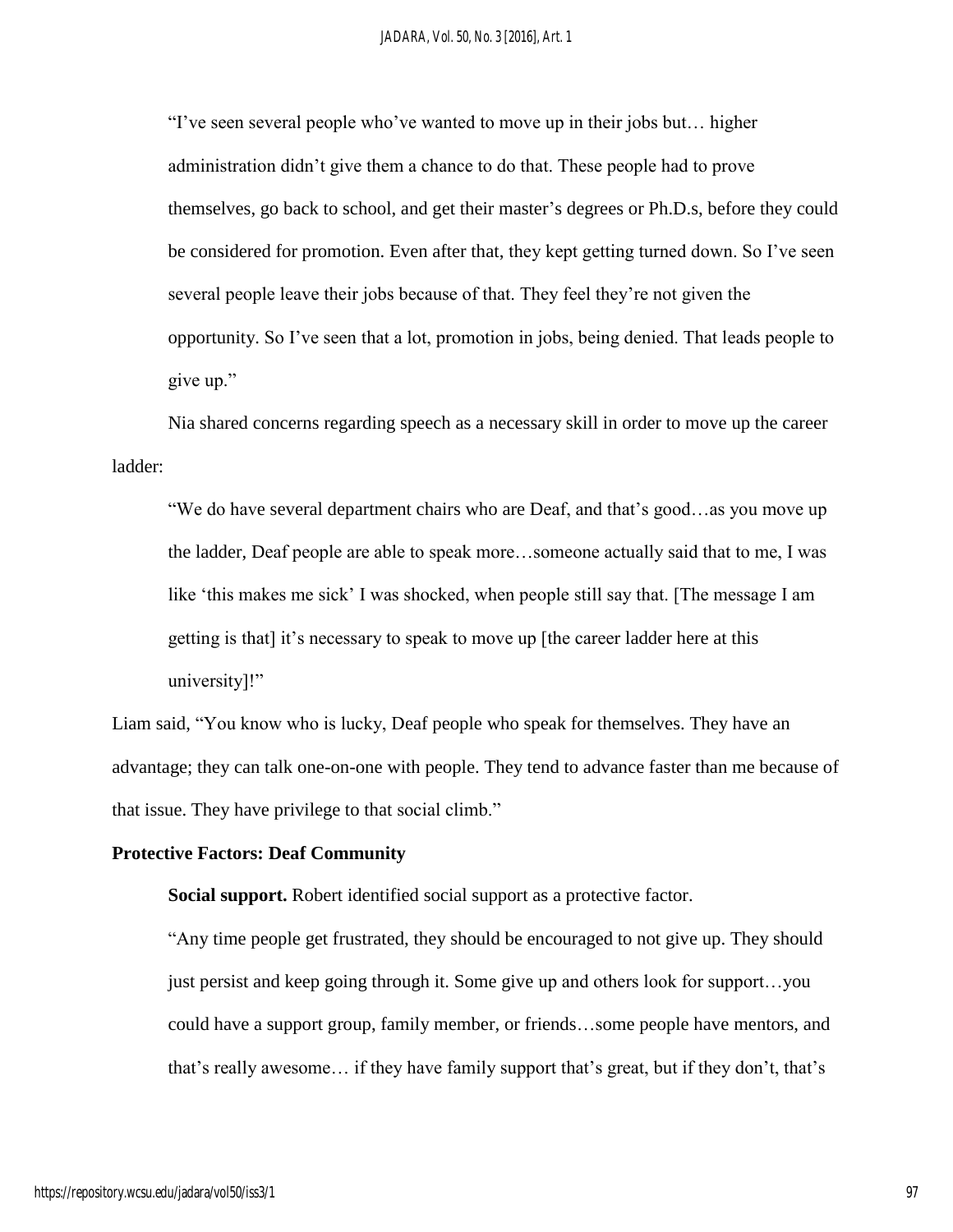another story."

Nia stated that she moved her family to a different state, away from her extended family, for her current career. Although there were similar positions in her home state, none of them were in a work-environment with a critical mass of Deaf co-workers. This critical mass was what she knew would allow her to thrive in her career because she would have support from Deaf coworkers.

Maribel, an academic counselor, discussed receiving and giving support to her Deaf colleagues and peers:

"I think talking to people, having a support group and support network is extremely critical. I have a group of wonderful ladies in a Deaf Professional Group of women…we support each other a lot…they are from different professions, different kinds of work, different kinds of people we work with. We talk about all these things, how to succeed, what works and what doesn't. That really helps. That's my venting group. That's really important…you feel better when you get together with people of your own kind and you can brainstorm what to do. Sometimes when I don't know what to do I get together with these women and they help me work through things."

She added that this support system gave her different strategies and approaches to consider for challenges in her workplace:

"We all share our situations [of inequalities], if I have a situation that I don't know what to do, they share their opinions with me…I think support is the key. It's also important…to discuss the same experiences and how to deal with those certain issues. It's so you don't feel like you're the only one. We've had similar experiences and people can give you advice on that situation."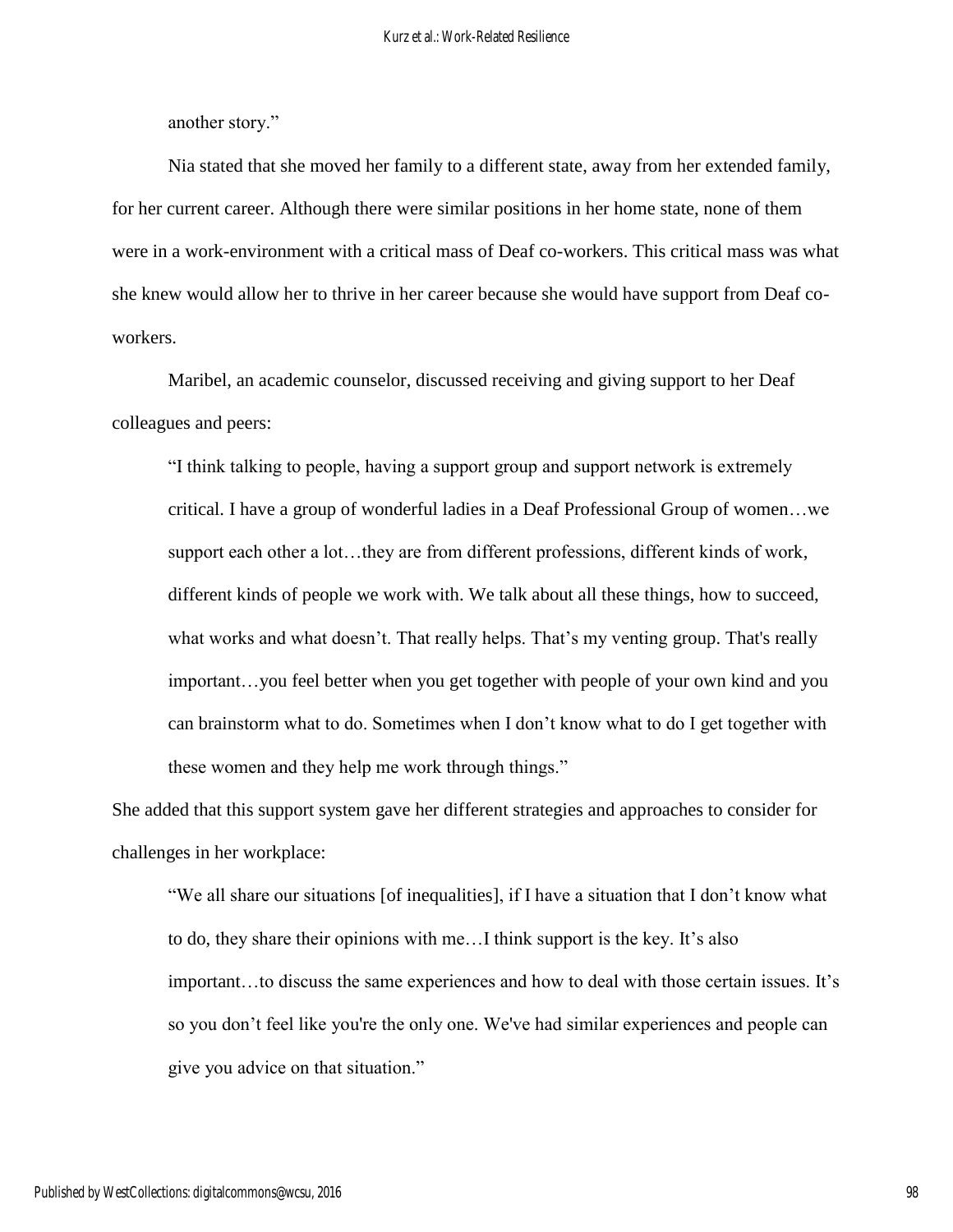**Role models.** Alexandra reflected on why she thought she and other Deaf individuals have wanted to give up in the past, saying, "I think no one takes the time to train [Deaf individuals] on how to succeed in a hearing world." She added,

"If [Deaf employees] lost their job, [they] blamed the hearing people instead of looking at themselves and figuring out what they can do. I still blame hearing people for a lot of things but you have to look at yourself and think of what you can do to play 'their' game, and how you can tolerate, accommodate, and get a thick skin to be successful. I think Deaf people don't know how to do that. [Deaf role models] have to show them how. Their [hearing] parents don't show them."

Many of the participants pointed out the importance of role models. Liam said, "Deaf parents who are involved or are professionals...they can teach you about [profession-related skills and knowledge]. Obviously, they have experience and they can share it with the [Deaf] child as the child grows up...often hearing children become hearing professionals just like their parents because they received that information and training at birth. If their parents are doctors they end up being doctors as well. It's the same idea. If a Deaf child has Deaf parents who are professionals, then I think the [Deaf] child has a chance of being a professional as well because they have the advantage of learning this all from birth."

Grant described how Deaf individuals need to be assertive in finding role models: "I knew a few Deaf doctors, and I went ahead and made a network. It was important for us to network. I found that we had similar experiences and I could learn from what they had gone through. Sometimes you feel that you're the first in your area and are making a breakthrough but it's important to reach out to others and find out you're not the only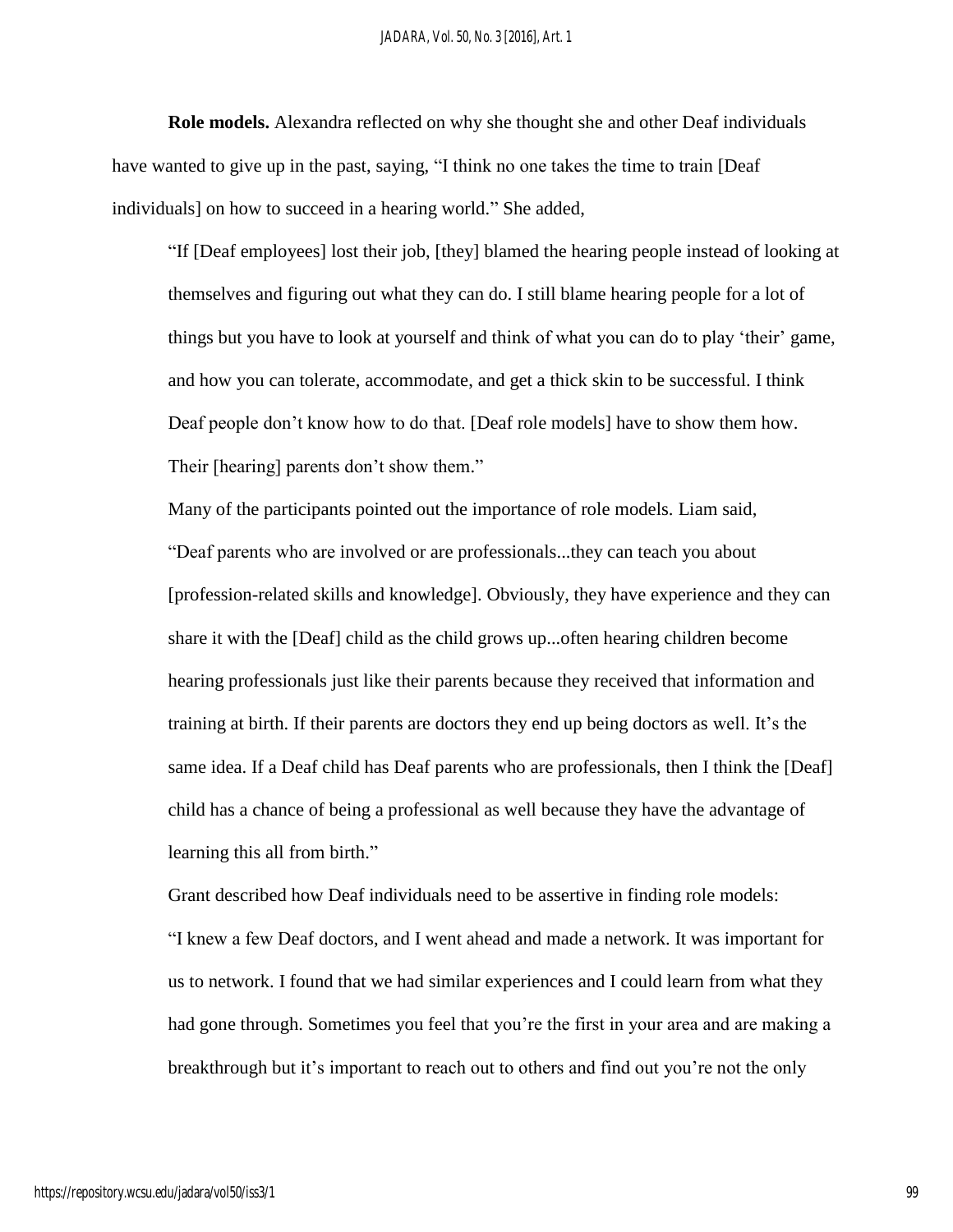one. You find out that they go through similar experiences and you can learn from how they overcome these experience so you don't have to reinvent the wheel every time. Sometimes you can learn new strategies on your own and help your community or network of friends with new ways, but you have to help yourself."

**"Deaf can" optimism.** Many of the participants discussed how they had to believe "Deaf can" and hold on to that optimism even when faced with inequality risk factors. Grant talked about the importance of changing his negative internalized perspective into an optimistic perspective, reflecting on his interviews for residence (medical training), saying that many of the interviewees

"looked down on [him]…were unsure [that they could have a Deaf resident]...they didn't look at everything I had done, my grades and evaluations. They were focused on my being Deaf. Some situations are worth a fight and others are not worth it because you are already going through so many frustrations. I don't want to say you're giving up, but more like you're focusing your energy in the right places. If everything is constantly negative you're going to feel like giving up. It is important to keep a balance."

He further elaborated,

"For residency interviews, I applied to eight different places, and only two had any negative issues [related to me being Deaf] and I saw them as not worth it. If all the places were negative, I would have fought, that's a different story, but it was only two. The other six I had great experiences with. So there was a judgment, there were two negatives and all the rest were positive, I had plenty of opportunities with the six. If I had fewer opportunities, I would probably be a little more aggressive and fight."

Grant's advice for overcoming such risk factors was: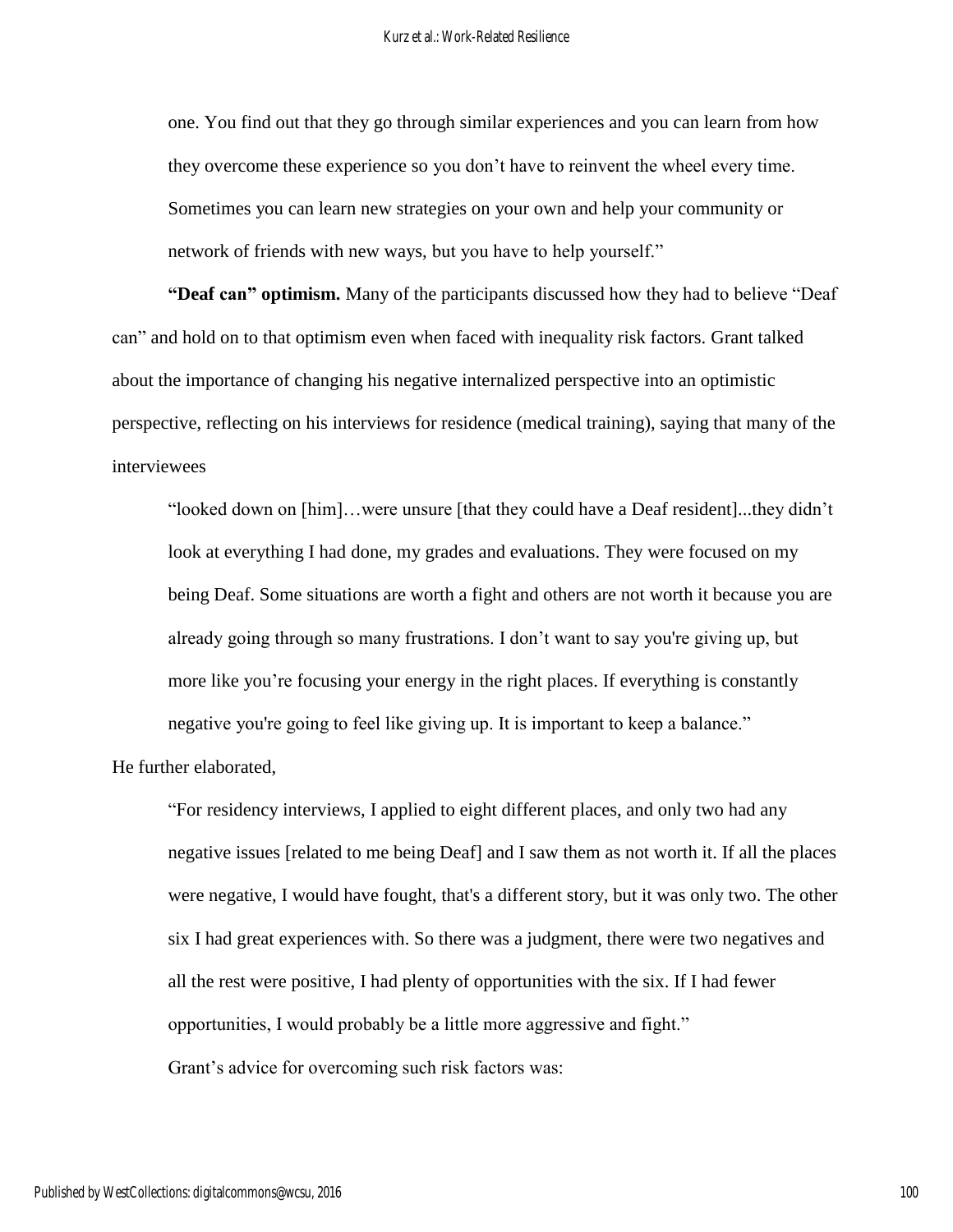"It's difficult, you've got to be patient, and you've got to continually think positive. You can't think negatively, that will just tear you down. It's almost like you can't compare yourself with other people…I graduated at the top of my class, and I compared myself to other people. I learned how to change that, and not really compare. Someone is going to be better than you in some things and you're going to be better than them in some. We all bring something to the table and we all have weaknesses. I think it's important that we all learn that we have to work together and we'll get the best product…before, I wanted to be number one. I [used to] want to be the best at everything and it's not that important to me anymore."

Sarah described her perspectives of what drives Deaf professionals to succeed at their jobs despite the inequality risk factors:

"I think [they are] goal-oriented. They know what they want for the future and they won't give up. Some Deaf people think, 'Oh I can't,' because they have internalized that message. But, others are tenacious and know they can do it. They have something to prove. They want to prove that they can do it so I think that keeps them going. So they are goal-oriented for what they want in the future." Then she adds, "Yeah, we didn't give up, we couldn't give up. We had to stay tenacious. I knew I could do it. I kept telling myself I could do it and kept going and going, even though I'd get knocked down, but I'd keep getting up. So that's how I developed it [resilience]."

#### **Discussion**

The findings from this phenomenological study described Deaf professionals' perspectives and experiences of work-related resilience. Based on their responses, Deaf employees experience inequalities and are often limited to face-to-face communication even with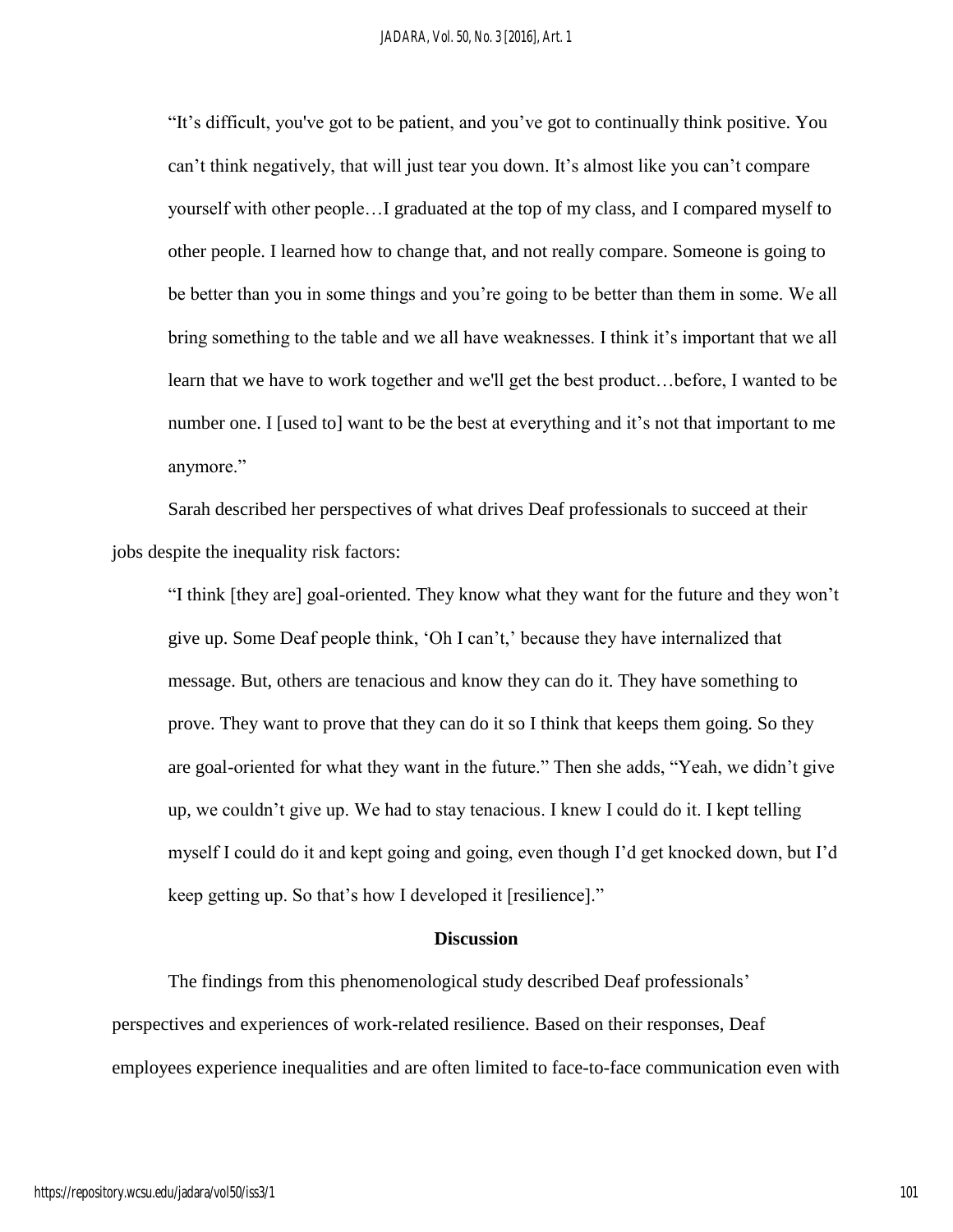interpreters, because challenges exist regarding to interpreting quality, policy, and availability. Deaf workers often feel isolated and left out when faced with communication barriers. Nia, for example, described her lack of access to workplace chatter (or gossip). To some, this might appear unimportant or work-related; however, psychological studies have shown that rumors at work have positive effects on organizations, often referred to as the watercooler effect (see DiFonzo, 2008, for review). For example, employees often know, and are not surprised by, announcements related to organizational changes because they have already heard rumors. Such gossip is, metaphorically, the glue of an organization. In another study, Deaf employees mentioned that they benefited from hearing allies who were "chatty" and filled them in on what they missed from the workplace gossip (Kavin and Brown-Kurz, 2008),

The participants felt that they and other Deaf individuals had to work harder to be respected equally. This observation was found in another qualitative study of 14 Deaf adults (Luckner & Stewart, 2003, who shared stories of needing to be overqualified compared to their hearing colleagues in order to secure employment. Many also felt challenges and limitations in achieving promotions, which was also discussed in another qualitative study of Deaf employees (Kavin & Brown-Kurz, 2008). This challenge is not limited to promotions, but also obtaining internships or new positions (Hauser, Maxwell, Leigh, & Gutman, 2000).

Deaf individuals have different lived experiences and different cultural norms (Hauser, O'Hearn, McKee, Steider, & Thew, 2010) from hearing people, which sometimes makes crosscultural exchanges and networking a laborious experience. Even though the participants in this study recognized networking as a key feature of occupational success and mobility, many found the art of navigating the social scene with communication accommodations, as well as cultural and epistemological differences, a challenge. Pouliot and Stern (2008) and Clark and Finch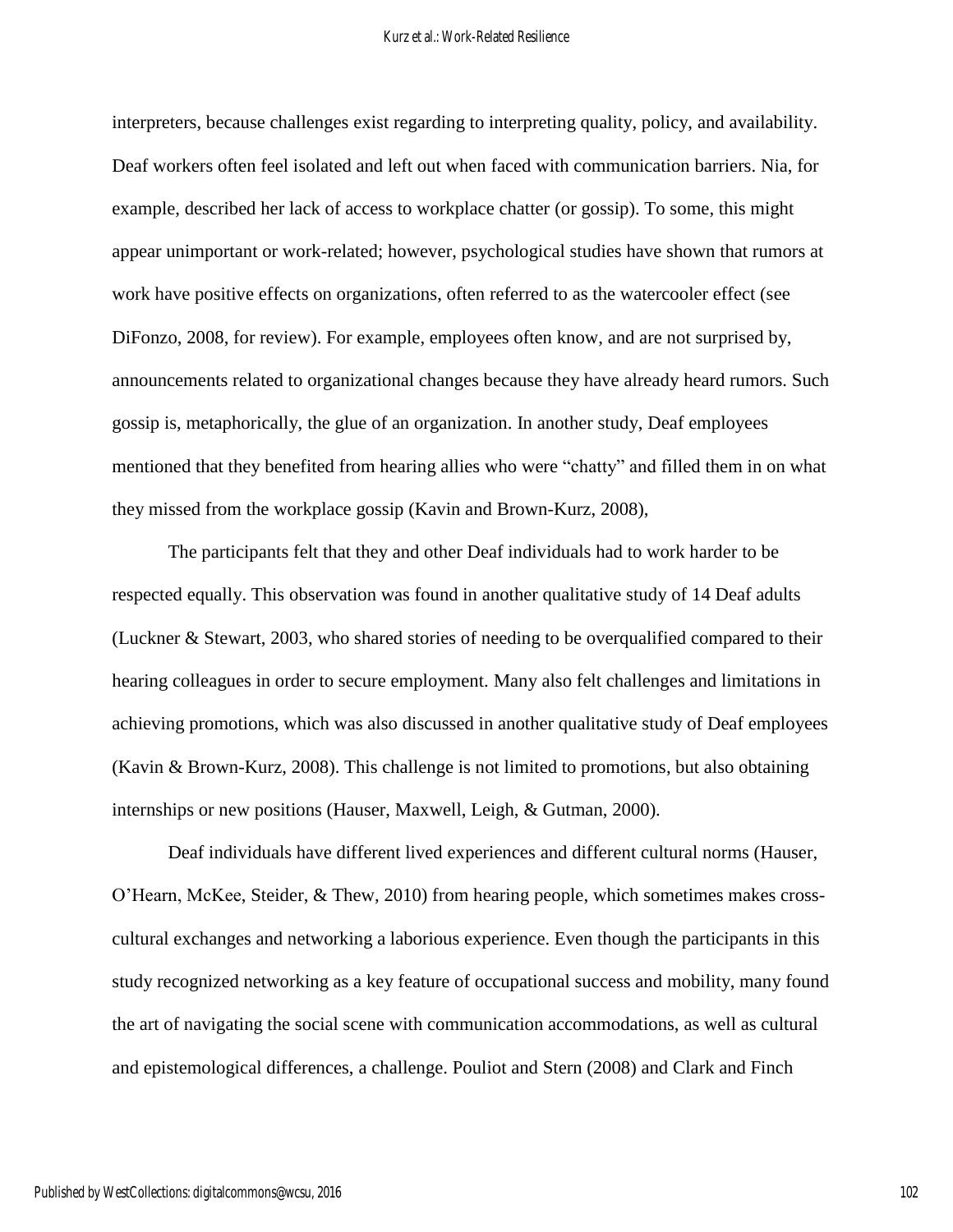(2008) provided some insight on how to navigate social situations with interpreters, but the success often depends on the Deaf workers being assigned a designated interpreter (Hauser & Hauser, 2008).

Deaf employees need Deaf role models, social support from the Deaf community, and "Deaf can" optimism, all resilience protective factors identified by the participants. Listman, Rogers, and Hauser (2011) explained that the Deaf community provides Deaf individuals with different tools to counter resilience risk factors. In addition to such tools, the Deaf community and Deaf role models also give Deaf individuals the sense that "Deaf can," when the world around them may indicate otherwise.

Despite these findings, one limitation of this study was that all of the participants were from Rochester, New York, which has a large deaf community. The experiences of deaf professionals in more remote locations may be different. Additionally, the themes here may be different than those of deaf employees without advanced degrees. This study needs to be replicated among different groups. Additionally, it would be beneficial to do a national survey to determine if the themes raised in this study are generalizable to the majority of deaf employees.

#### **Conclusion**

The themes from this phenomenological study of work-related resilience broaden our understanding of work-related risk factors experienced by Deaf employees, and the protective factors that have successfully helped them maintain work-related resilience. Inequalities exist and Deaf workers – compared to their hearing peers – need to work harder to navigate their careers. The participants in this study described four main workplace risk factors for Deaf workers: (a) audism and linguicism; (b) networking challenges; (c) working harder than hearing peers; and, (d) promotion limitations. Such inequalities seem to be countered by the protective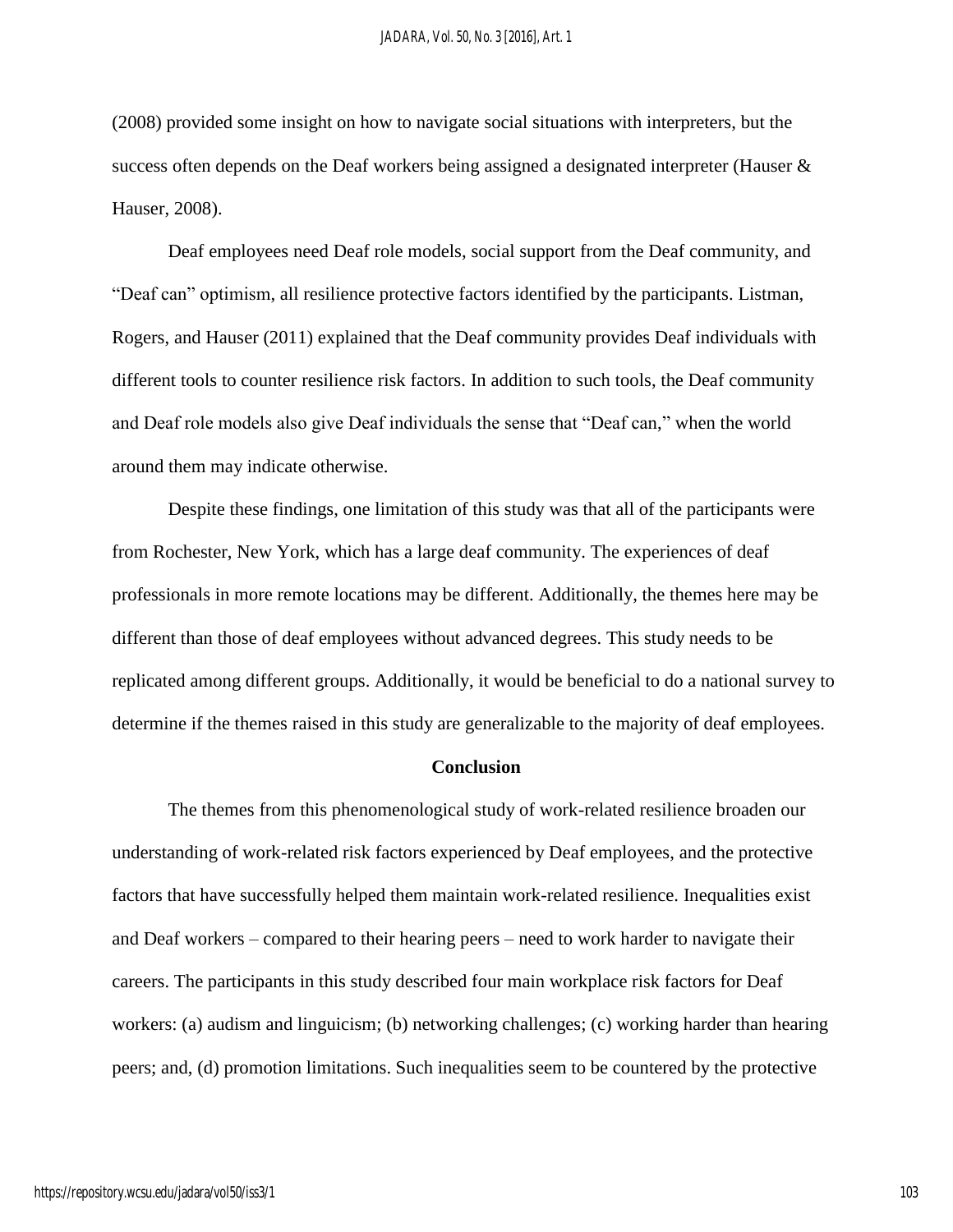factors that the Deaf community offers, including: (a) social support; (b) role models; and (c)

"Deaf can" optimism.

## **Contact Information:**

Kim B. Kurz ASL & Interpreting Education RIT/NTID 52 Lomb Memorial Drive Rochester, NY 14623-5604 Kim.Kurz@rit.edu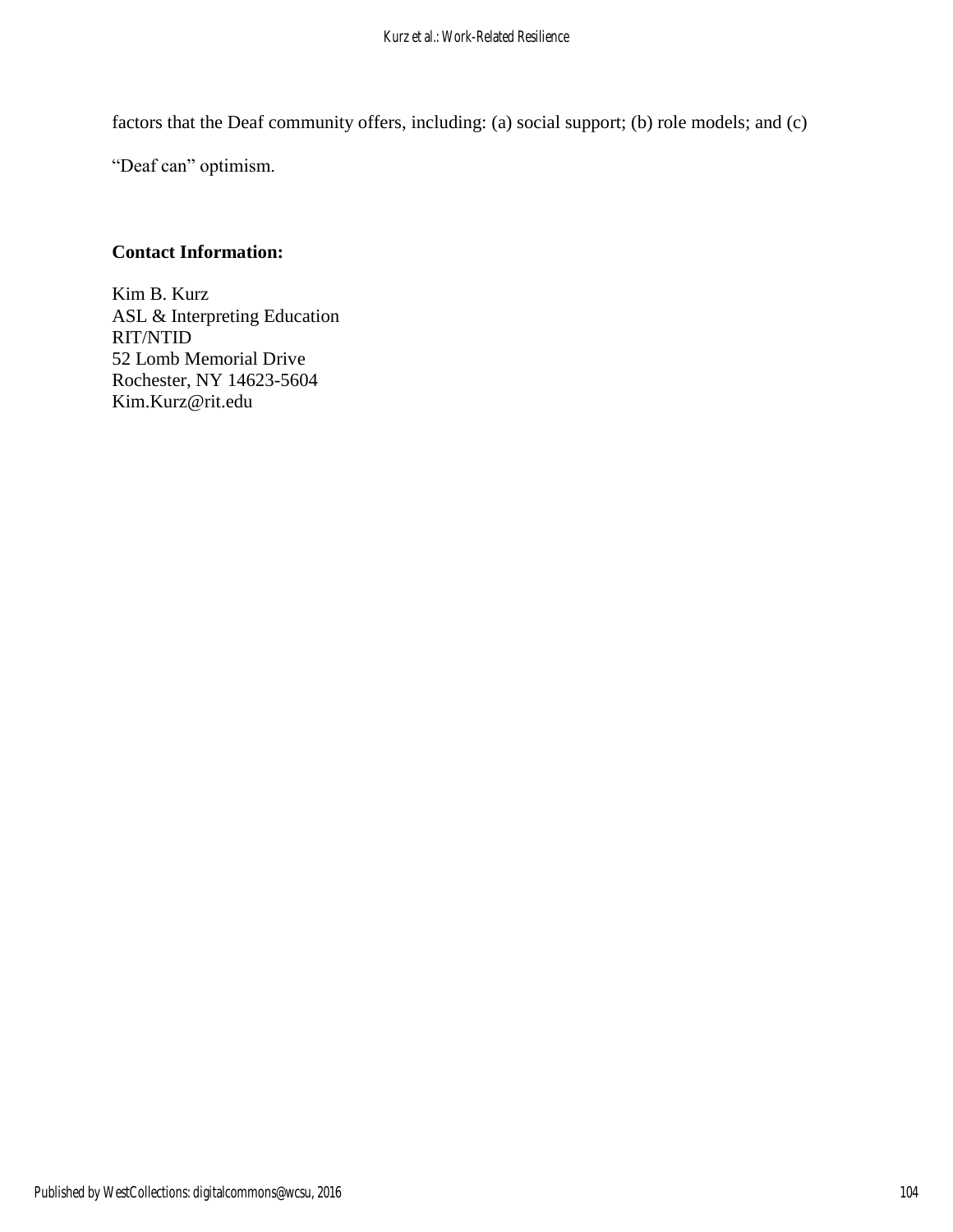#### **References**

- Antia, S. D., Reed, S., & Shaw, L. (2011). Risk and resilience for social competence: Deaf students in general education classrooms. In D. Zand & K. Pierce (Eds.), *Risk and resilience: Adaptation in the context of being deaf* (pp. 139-167). New York, NY: Springer.
- Brice, P. J., & Adams, E. B. (2011). Developing a concept of self and other: Risk and protective factors. In D. Zand & K. Pierce (Eds.), *Risk and resilience: Adaptation in the context of being deaf* (pp. 115-137). New York, NY: Springer.
- Creswell, J. W. (1998). *Qualitative inquiry and research design*. Thousand Oaks, CA: Sage.
- Clark, P., & Finch, K. (2008). Interpreting in the work-related social setting: How not to trump your partner's ace. In P. C. Hauser, K. Finch, & A. Hauser (Eds.), *Deaf Professionals and Designated Interpreters* (pp. 58-65). Washington, DC: Gallaudet University Press.
- DiFonzo, N. (2008). *The watercooler effect: A psychologist explores the extraordinary power of rumors*. New York, NY: Penguin.
- Dyer, G. D., & McGuiness, T. M. (1996). Resilience: Analysis of the concept. *Archives of Psychiatric Nursing, 10*, 276–282.
- Fass, M. E., & Tubman, J. G. (2002). The influence of parental and peer attachment on college students' academic achievement. *Psychology in the Schools, 39*, 561-573.
- Hauser, P. C., & Hauser, A. (2008). The deaf professional—designated interpreter model. In P. C. Hauser, K. Finch, & A. Hauser (Eds.), *Deaf Professionals and Designated Interpreters* (pp. 3-21). Washington, DC: Gallaudet University Press.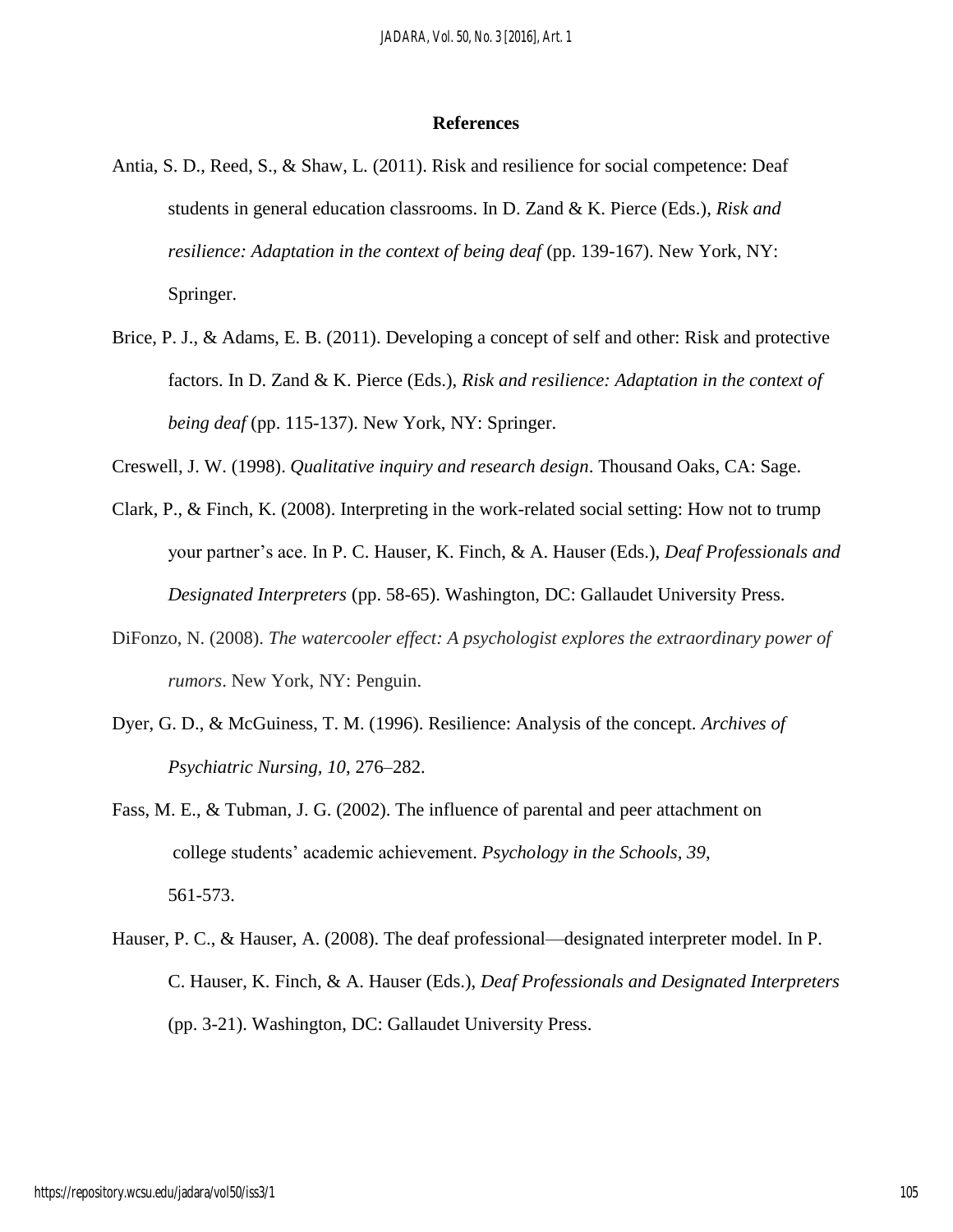- Hauser, P. C., O'Hearn, A., McKee, M., Steider, A., & Thew, D. (2010). Deaf epistemology: Deafhood and deafness. *American Annals of the Deaf, 154,* 486-492*.*
- Hauser, P. C., Maxwell, D. A., Leigh, I. W., & Gutman, V. A. (2000). Internship accessibility issues: No cause for complacency. *Professional Psychology: Research and Practice, 31*, 569-574.
- Hill, R. B. (1998). Enhancing the resilience of African American families. *Journal of Human Behavior in the Social Environment, 1*, 49–61.
- Jackson, D., Firtko, A., & Edenborough, M. (2007). Personal resilience as a strategy for surviving and thriving in the face of workplace adversity: a literature review. *Journal of Advanced Nursing*, *60*, 1-9.
- Kavin, D. & Brown-Kurz, K. (2008). The career experiences of deaf supervisors in educational and social service professions: Choices, mobility and networking. A qualitative study. *Journal of the American Deafness & Rehabilitation Association, 42*, 24-47.
- Keating, E., & Mirus, G. (2001). Cross-modal conversations: Deaf children and hearing peers at school. In *Department of Applied Linguistics and TESL, UCLA: Crossroads of Language, Interaction, and Culture Conference*, *3*, 73-90.
- Koester, S. L., & McCray, N. (2011). Deaf parents as sources of positive development and resilience for Deaf infants. In D. Zand & K. Pierce (Eds.), *Risk and resilience: Adaptation in the context of being deaf* (pp. 65-86). New York, NY: Springer.
- Listman, J. D., Rogers, K. D., & Hauser, P. C. (2011). Rethinking deaf adolescents' resilience: Why cultural capital matters. In D. Zand & K. Pierce (Eds.), *Risk and resilience: Adaptation in the context of being deaf* (pp. 279-298). New York, NY: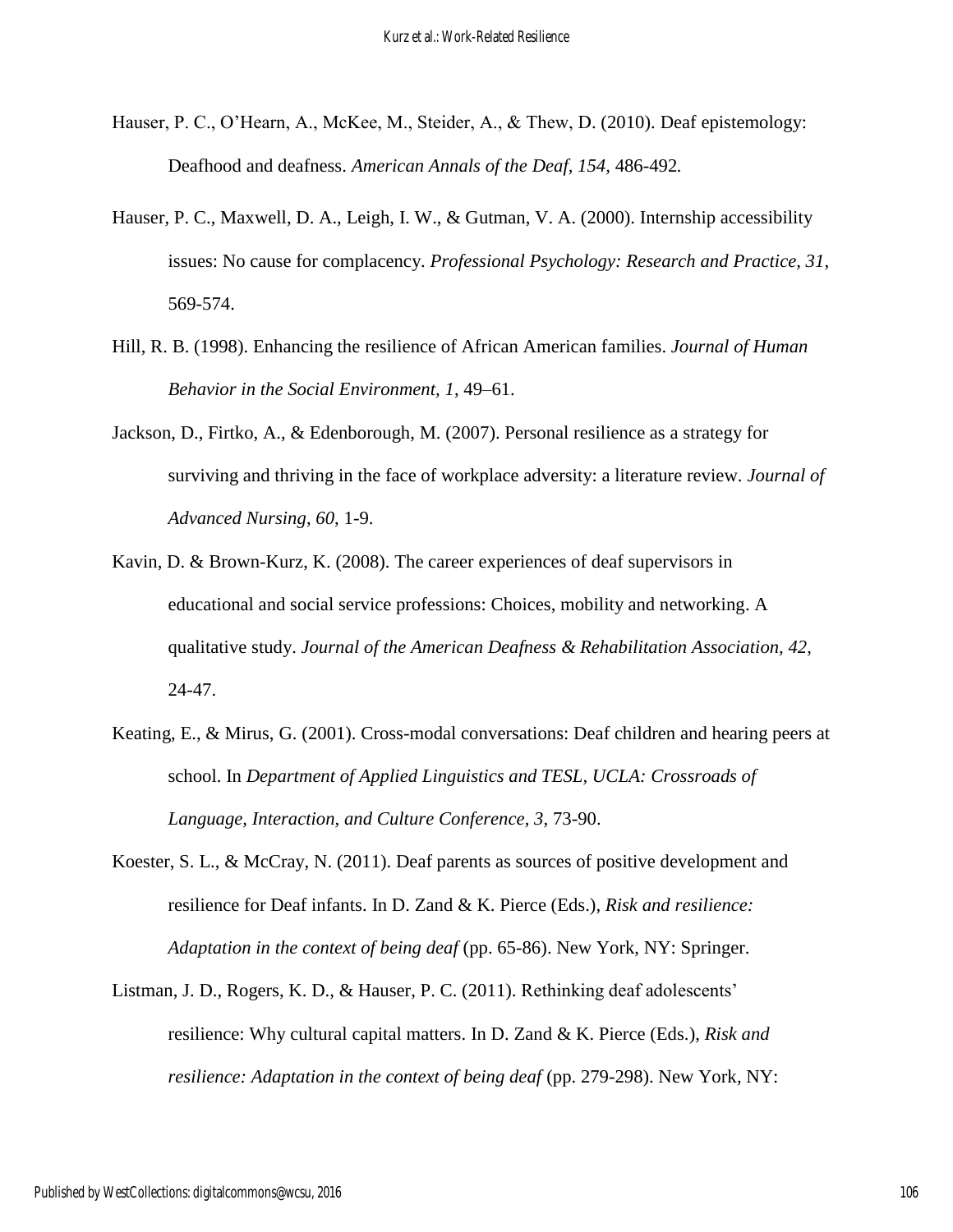Springer.

- Luthar, S. S., Cicchetti, D., & Becker, B. (2000). The construct of resilience: A critical evaluation and guidelines for future work. *Child Development, 71*, 543-562.
- Luckner, J. L., & Stewart, J. (2003). Self-assessments and other perceptions of successful adults who are deaf: An initial investigation. *American Annals of the Deaf, 148*, 243–250.
- Luthar, S. S., & Zigler, E. (1991). Vulnerability and competence: A review of research on resilience in childhood. *American Journal of Orthopsychiatry, 61*, 6 – 22.
- Plummer, K. (1983). *Documents of life: An introduction to the problems and literature of a humanistic method*. London, UK: Unwin Hyman.
- Pouliot, O., & Stern, L. (2008). *Cheesecloth and cognitive real estate: Visual language brought to the contemporary art scene.* In P. C. Hauser, K. Finch, & A. Hauser (Eds.), *Deaf Professionals and Designated Interpreters* (pp. 131-142). Washington, DC: Gallaudet University Press.
- Rutter, M. (1995). Psychosocial adversity: Risk, resilience and recovery. *Southern African Journal of Child and Adolescent Psychiatry, 7*, 75–88.
- South, S. J., Baumer, E. P., & Lutz, A. (2003). Interpreting community effects on youth\education attainment. *Youth & Society, 35*, 3-36.
- Stanley, L. & Wise, S. (1993). *Breaking out again: Feminist ontology and epistemology*. London, UK: Routledge.
- Steinberg, A. (2000). Autobiographical narrative on growing up deaf. In P. E. Spencer, C. J. Erting, & M. Marschark (Eds.), *The deaf child in the family and at school: Essays in honor of Kathryn P. Meadow–Orlans* (pp. 93–108). Mahwah, NJ: Lawrence Erlbaum Associates Publishers.